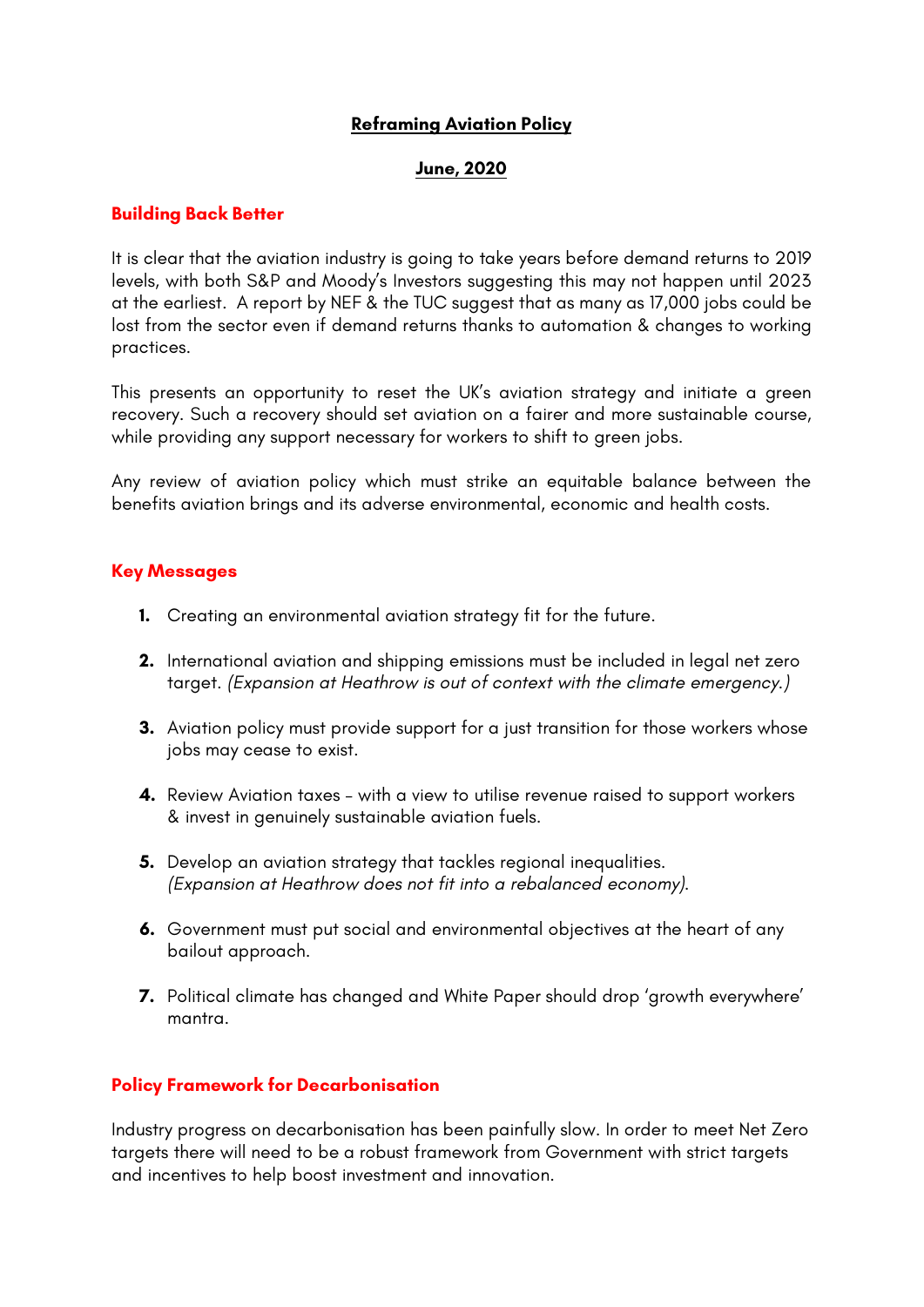The Government should take this opportunity to include international aviation and shipping emissions in the UK's carbon budgets as soon as possible.

The UK Renewable Transport Fuels Obligation should include a requirement for airlines to purchase genuinely sustainable aviation fuels (e-kerosene). This would could help to provide an incentive for investment and innovation.

Electric or hybrid planes generate considerable interest, but are likely to make only a marginal contribution until after 2050 .

## **Jobs**

It is vital that transition arrangements are put in place which ensure that good quality employment in the sector is protected, while also facilitating the development of the skills necessary for roles in the future workplace.

Now is the right moment to put in place key measures to help ensure that in future the industry acts responsibly in terms of jobs, emissions and taxation. This should include:

- Creation of a new sector panel to develop a new bespoke, sector-wide, crisis support plan and package for aviation, with representation from unions, businesses, local communities and government.
- Commitment to a union-negotiated limit on redundancy rates across the sector.
- Delivery of a new skills and employment strategy, including conversion of the job retention scheme into a new job reskilling programme which protects employment while workers are supported to transition into alternative roles.

Priorities include providing workers with both the expertise needed to work within a lower emission and increasingly automated aviation sector, with new technologies and practices, and to enable shifts into other emerging industries and sectors. Particularly, arrangements are needed which put protections in place for lower-skilled and lower paid workers who will be most vulnerable.

The government should support businesses in adhering to a Union agreed redundancy rate by converting its current Job Retention Scheme into a bespoke part-time job retraining scheme.

In line with the principles of a 'just transition' for workers, the aviation sector would be able to make use of this bespoke extension until the sector has stabilised at a level of passenger departures compatible with the UK's national and international climate agreements.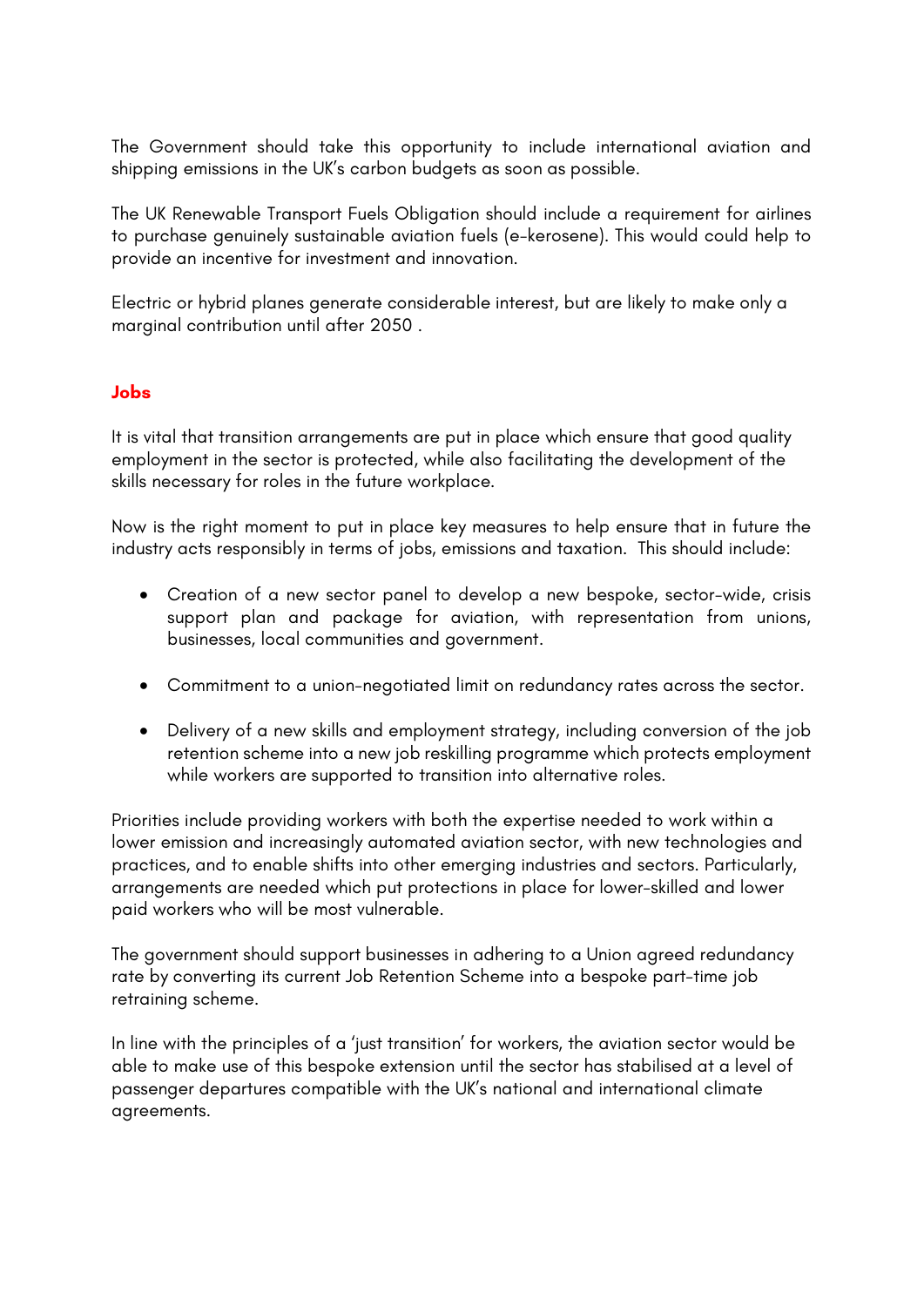# **Taxation**

The government should use its review of tax arrangements in the aviation sector to ensure that all companies make a fair contribution to the reduction of emissions.

Higher taxes, equitably levied, on flights from the UK would help both to reduce demand and to put the sector on a trajectory compatible with net zero. There are numerous taxes which could be combined to achieve this including:

- A frequent flier or air miles levy, which would be the most equitable instrument;
- VAT on plane tickets;
- Introducing excise duty on aviation kerosene;
- Raising Air Passenger Duty.

If aviation paid the same level of duty and VAT on its fuel, as motorists, revenue for the Chancellor would increase to over £11billion a year compared to the £3.8billion that APD raises today.

This contribution should include paying towards the costs of the Right to Retrain and job retention scheme, increasing investment in research and development within the sector, as well as investing in emissions reducing practices and technologies

Any revenue raised could be directed to investing into support for retraining and reskilling aviation workers, increasing investment in research and development and investing in emissions reductions technologies.

### **Regional Balance**

Government policy is to help rebalance the economy and this should seek to focus any growth in aviation (not airport expansion) in the regions, within existing planning constraints and ensure that this is compatible with net zero climate targets.

A new study by the Institute for Economics and Peace showed that larger cities with hub airports (London, Paris, Milan etc…) were a major factor in the spread of the coronavirus as a result of the greater interaction and interchange of people.

Reducing the dependence of airlines on a hub airport helps minimise the risk an airline faces if a route fails. Thus, point-to-point airports offer greater flexibility to the system that is more easily able to respond to changes to society and shocks to the economy.

A dispersed network of point to point airports, delivers more effective competition, drives prices down and produces other benefits, such as product differentiation to meet the demand of a wider range of consumers.

A dispersed network may also offer greater scope and flexibility to respond to future changes in passenger demand. For example, the effects of such growth might be spread across a number of locations rather than concentrated in one.